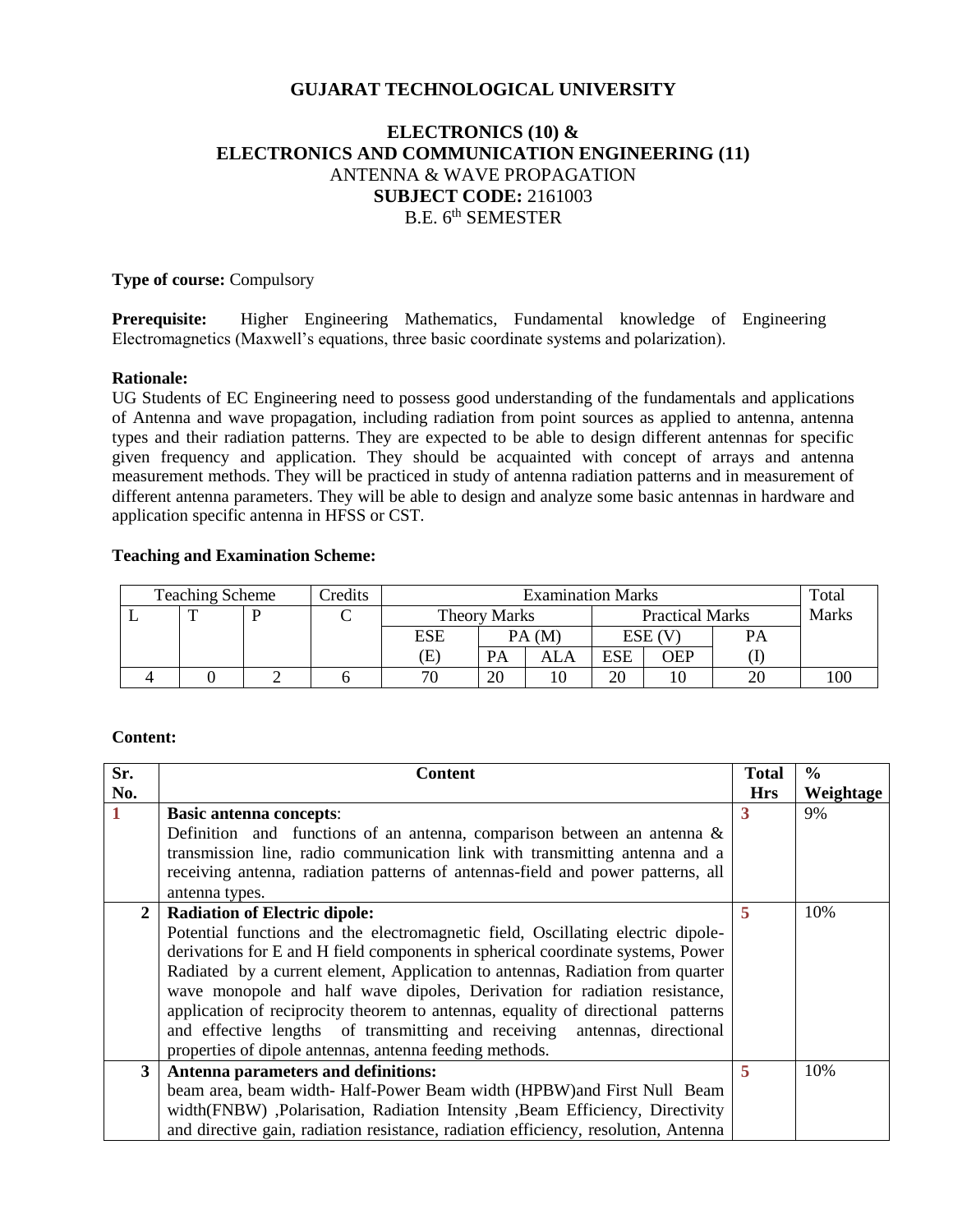|                         | aperture-physical and effective apertures, effective height, transmission formula,   |                         |     |
|-------------------------|--------------------------------------------------------------------------------------|-------------------------|-----|
|                         | antenna field zones, Transmission loss as a function of frequency. Antenna           |                         |     |
|                         | temperature and signal to noise ratio.                                               |                         |     |
| $\overline{\mathbf{4}}$ | Arrays of point sources :                                                            | 6                       | 11% |
|                         | Expression for electric fields from two, three and N element arrays- linear          |                         |     |
|                         | arrays: Broad-side array and End-Fire array- Method of pattern multiplication-       |                         |     |
|                         | Binomial array-Horizontal and Vertical Antennas above the ground plane, Effect       |                         |     |
|                         | of ground on ungrounded antenna, Schelkunoff theorems for linear arrays,             |                         |     |
|                         | Dolph-Tchebysheff distribution for linear arrays.                                    |                         |     |
| 5                       | <b>Loop Antenna:</b>                                                                 | $\boldsymbol{2}$        | 3%  |
|                         | Small loop short magnetic dipole, comparison of far field of small loop and          |                         |     |
|                         | short dipole loop antennas, field pattern of circular loop antenna $\&$ radiation    |                         |     |
|                         | resistance of loop antenna, directivity of circular loop antennas with uniform       |                         |     |
|                         | current.                                                                             |                         |     |
| 6                       | <b>Helical antenna:</b>                                                              | $\overline{2}$          | 3%  |
|                         | Helical geometry, transmission radiation modes, practical design considerations,     |                         |     |
|                         | wide band characteristics of helical antenna.                                        |                         |     |
| 7                       | Arrays of dipoles & apertures:                                                       | $\overline{\mathbf{4}}$ | 7%  |
|                         | 3 element dipole Array with parasitic elements, Yagi-Uda array-function and its      |                         |     |
|                         | design, Phased arrays, frequency scanning arrays, smart antennas, long wire          |                         |     |
|                         | antennas, location methods of feeding antennas, folded dipole antennas,              |                         |     |
|                         | matching arrangements.                                                               |                         |     |
| 8.                      | <b>Reflector antennas:</b>                                                           | $\overline{4}$          | 7%  |
|                         | Parabolic reflector, paraboloidal reflector, aperture Pattern of large circular      |                         |     |
|                         | apertures with uniform illumination, off axis operation of paraboloidal reflectors,  |                         |     |
|                         | Cassegrain feed system.                                                              |                         |     |
| 9.                      | Slot patch & Horn antennas:                                                          | 3                       | 9%  |
|                         | Slot antenna, its pattern, Babinet's principle and complementary antennas,           |                         |     |
|                         | impedance of slot antennas, and horn antenna-function and types.                     |                         |     |
| 10.                     | Microstrip (patch) antennas:                                                         | $\overline{4}$          | 7%  |
|                         | Rectangular and circular types-function, features analysis , design                  |                         |     |
|                         | considerations and applications                                                      |                         |     |
| 11.                     | Lens antennas:                                                                       | $\overline{2}$          | 3%  |
|                         | Non-metallic Dielectric lens and artificial dielectric lens antennas, reflector lens |                         |     |
|                         | antennas.                                                                            |                         |     |
| 12.                     | <b>Broadband &amp; Freq. Independent antennas:</b>                                   | $\mathbf{2}$            | 3%  |
|                         | Broadband antenna, Frequency independent antenna, log periodic antennas.             |                         |     |
| 13.                     | Antennas for special applications:                                                   | $\overline{2}$          | 3%  |
|                         | Antennas design consideration for satellite communication, antenna for               |                         |     |
|                         | terrestrial mobile communication systems, GPR, Embedded antennas, UWB,               |                         |     |
|                         | Plasma antenna.                                                                      |                         |     |
| 14.                     | <b>Antennas measurements:</b>                                                        | 2                       | 3%  |
|                         | Experimental set ups for measurement of radiation patterns, gain, phase              |                         |     |
|                         | polarization, terminal impedance.                                                    |                         |     |
| 15.                     | Radio wave propagation :                                                             | 6                       | 11% |
|                         | Modes of propagation, Ground Wave Propagation, Structure of troposphere and          |                         |     |
|                         | ionosphere, Characteristic of Ionospheric<br>layers,<br>Sky wave propagation,        |                         |     |
|                         | Definitions for Virtual height, MUF and Skip distance, OWF, Fading,                  |                         |     |
|                         | ionospheric absorptions, Multi-hop propagation, Space wave propagation and           |                         |     |
|                         | Super refraction.                                                                    |                         |     |
|                         |                                                                                      |                         |     |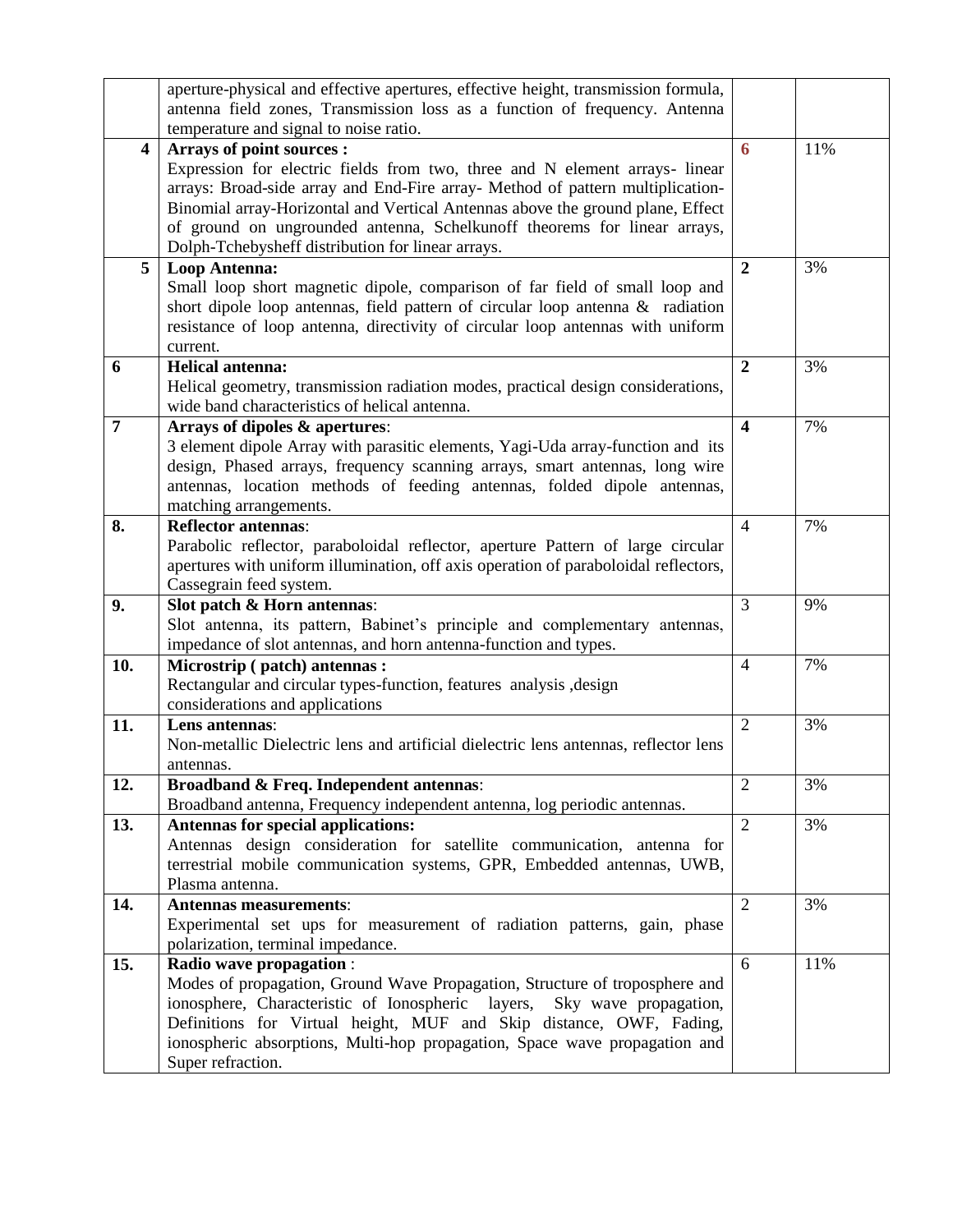## **Suggested Specification table with Marks (Theory):**

| <b>Distribution of Theory Marks</b> |         |         |         |         |         |
|-------------------------------------|---------|---------|---------|---------|---------|
| R Level                             | J Level | A Level | N Level | E Level | C Level |
| 30%                                 | 20%     | 20%     | $10\%$  | $10\%$  | 10 %    |

# **Legends: R: Remembrance; U: Understanding; A: Application, N: Analyze and E: Evaluate C: Create and above Levels (Revised Bloom's Taxonomy)**

Note: This specification table shall be treated as a general guideline for students and teachers. The actual distribution of marks in the question paper may vary slightly from above table.

#### **Reference Books:**

- 1. "Antennas for all applications", J.D. Krauss 3RD Edition (TMH)
- 2. "Electromagnetic wave & radiating systems", Jordan & Balmain PHI Publication
- 3. "Antenna & Wave Propagation", K.D. Prasad Satyaprakash Publications
- 4. "Antenna Theory: Analysis and design", C. Balanis Wiley India

### **Course Outcome:**

After learning the course the students should be able to:

- 1. Explain the radiation through antenna and identify different types of antennas.
- **2.** Identify and measure the basic antenna parameters
- **3.** Design and analyze wire and aperture antennas
- **4.** Design and analyze matching and feeding networks for antennas
- **5.** Design and analyze antenna arrays
- **6.** Identify the characteristics of radio-wave propagation

### **List of Experiments:**

| Sr.N | <b>Experiment Title</b>                                                                                           |  |  |  |  |
|------|-------------------------------------------------------------------------------------------------------------------|--|--|--|--|
| 0.   |                                                                                                                   |  |  |  |  |
| 1.   | To study the variation of radiated field with distance from transmitting antenna.                                 |  |  |  |  |
| 2.   | To demonstrate the reciprocity theorem for transmitting and receiving radiation patterns of<br>an antenna.        |  |  |  |  |
| 3.   | To plot the radiation pattern of an Omni directional antenna.                                                     |  |  |  |  |
| 4.   | To plot radiation pattern of directional antenna.                                                                 |  |  |  |  |
| 5.   | To study Phenomena of Circular, Linear and Elliptical Polarization of antennas.                                   |  |  |  |  |
| 6.   | To study and plot the radiation pattern of the dipole/Folded dipole antennas in Azimuth $\&$<br>Elevation planes. |  |  |  |  |
| 7.   | To study and plot the radiation pattern of the helical antenna.                                                   |  |  |  |  |
| 8.   | To study and plot the radiation pattern of the parabolic reflector.                                               |  |  |  |  |
| 9.   | To study and plot the radiation pattern of the Log-Periodic antenna.                                              |  |  |  |  |
| 10.  | To study and plot the radiation pattern of the Broadside antennas and Measure its Gain,                           |  |  |  |  |
|      | Bandwidth and Beam width.                                                                                         |  |  |  |  |
| 11.  | To plot radiation pattern of $3\lambda/2$ dipole antenna and compare with $\lambda/2$ dipole antenna.             |  |  |  |  |